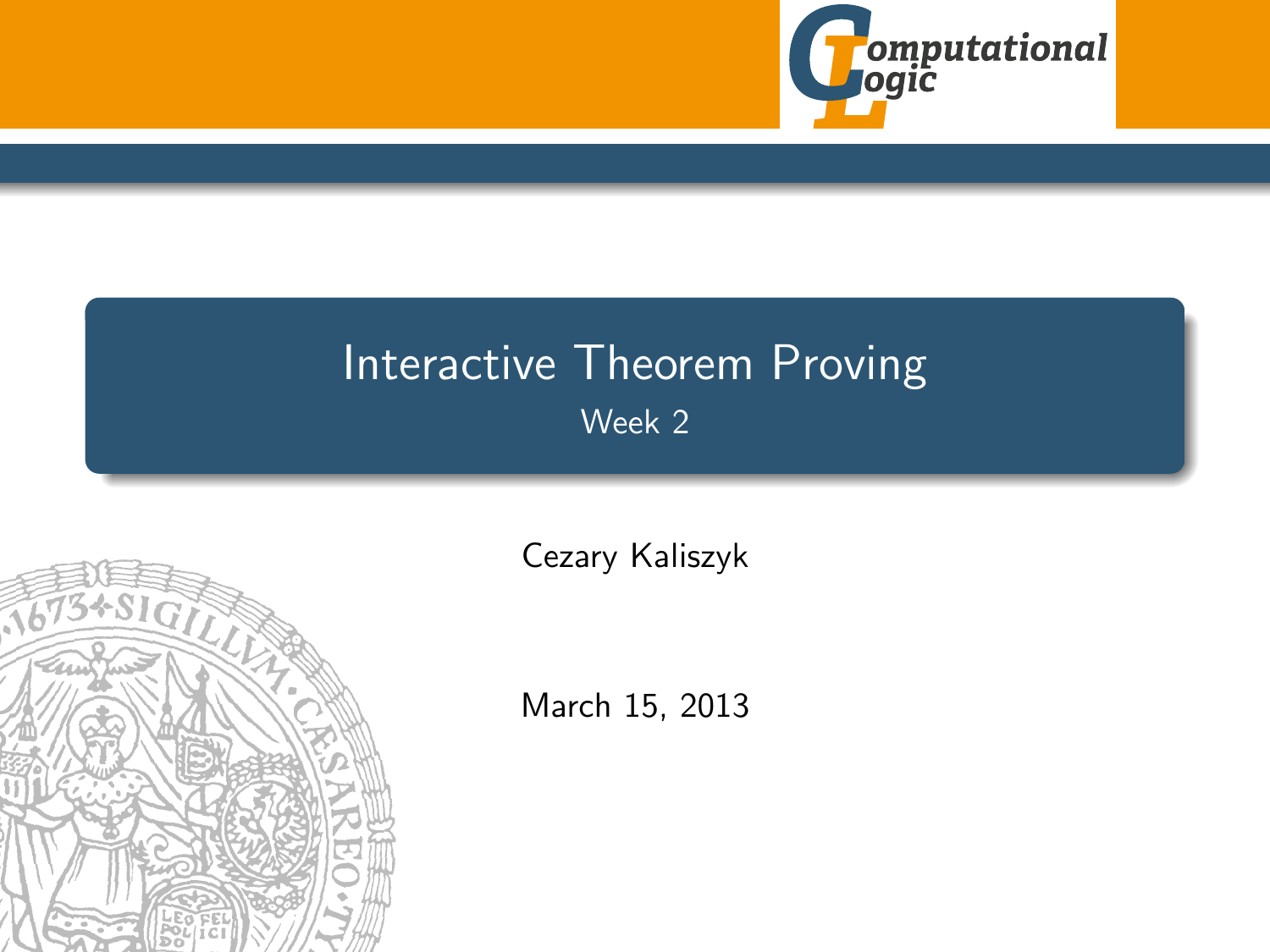# Summary

# So far

Proof Assistants

#### HOL Light

- HOL Systems
- OCaml and LCF style
- Types and Terms
- Rules
- Introducing Connectives

### Today

- Typed  $\lambda$ -calculus, STT
- Type Assignment
- Curry-Howard Isomorphism and example derivations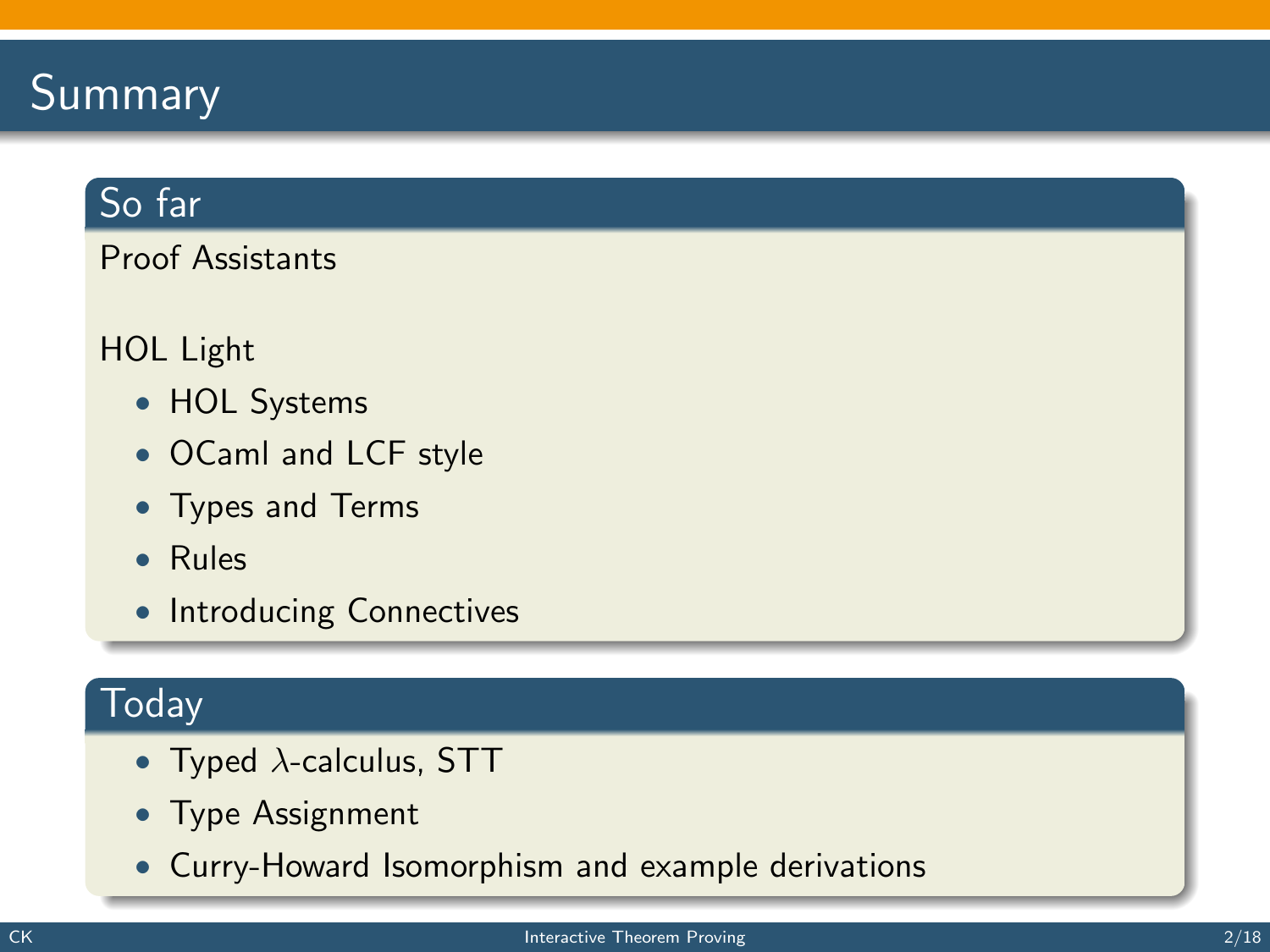# Different Foundations

# Set Theory

- sets and membership
- semantic information
- "collections of things"
- membership is undecidable
- extensional; talk about things that exist

### Type Theory

- typing judgement
- syntactic information
- what objects can be constructed
- intentional
- type checking (and sometimes inference) is decidable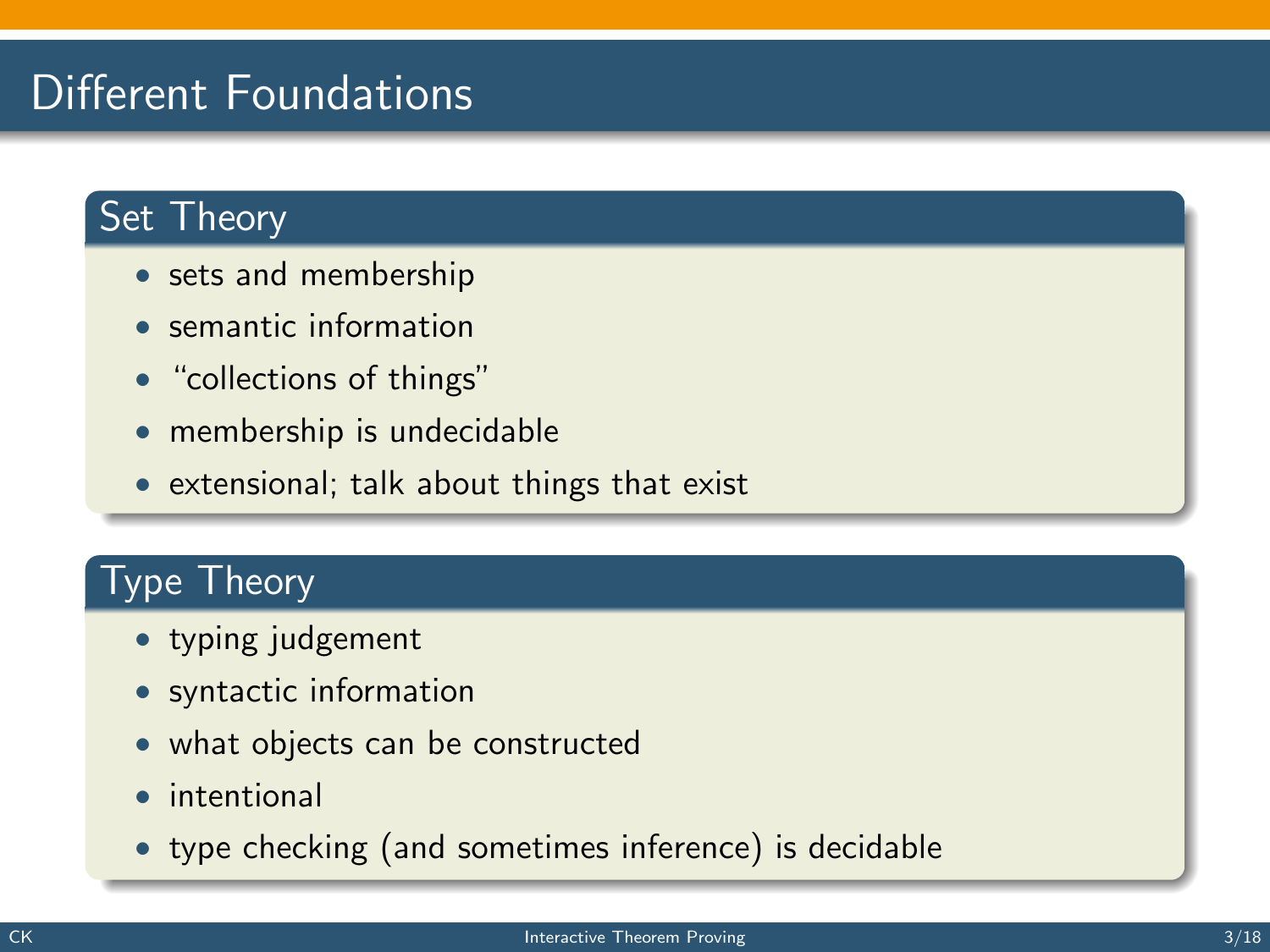### Basis for a Proof Assistant

- Terms: Programs and Proofs
- Types: Specifications and Formulas

# Brings together

- Programming
- Proving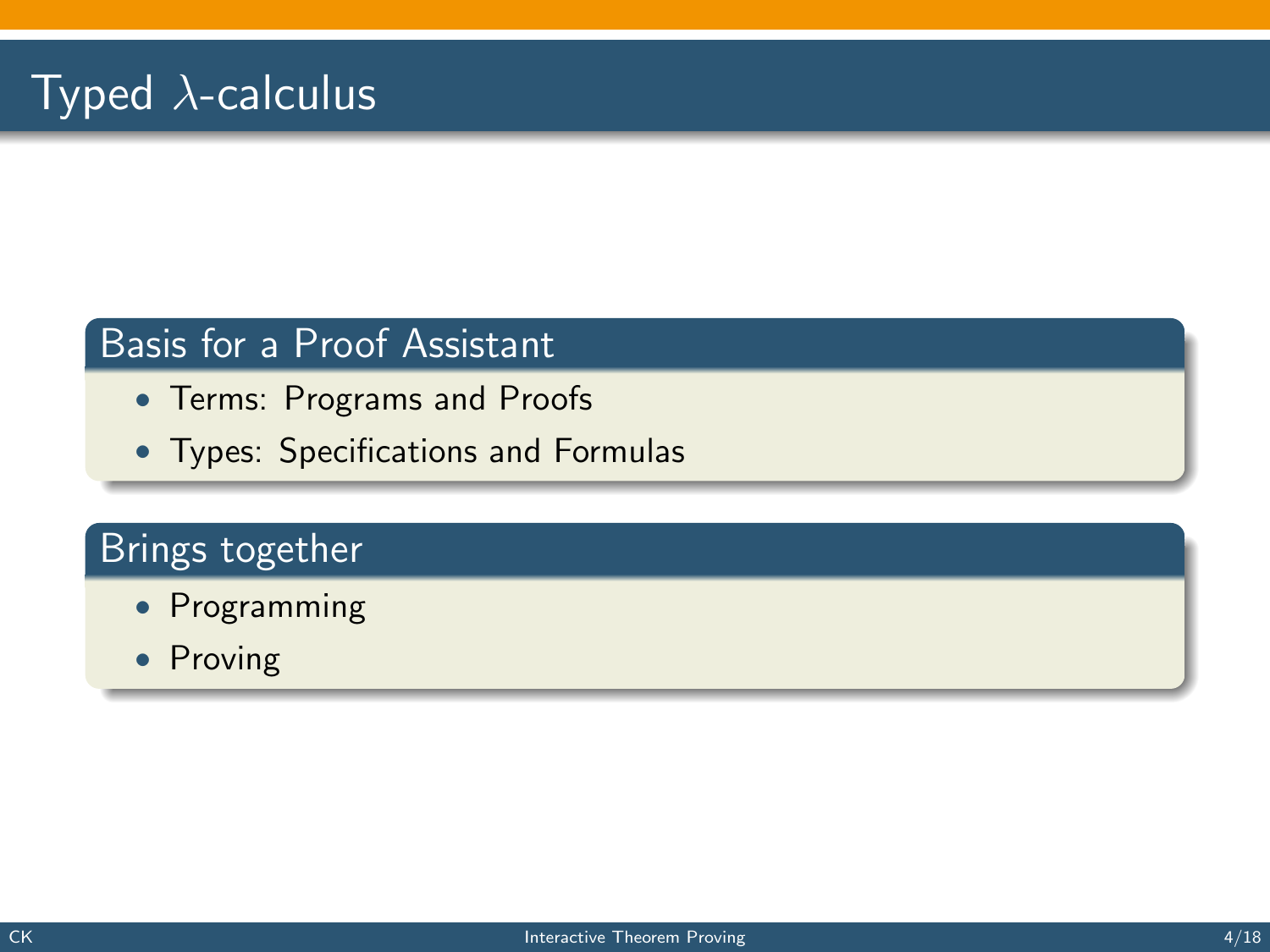# Simple Type Theory (STT) or  $\lambda_{\rightarrow}$

#### **Types**

- Atomic types  $\alpha$
- Function types

$$
\begin{array}{c}\n\beta & \gamma & \dots \\
\alpha & \rightarrow \beta\n\end{array}
$$

For example:  $(\alpha \rightarrow \beta) \rightarrow \alpha \rightarrow \beta$ 

#### Terms

- Variables with explicit types:  $x_1^{\sigma}, x_2^{\sigma}, \ldots$ 
	- Countably many for each  $\sigma$
- Applications: if  $M : \sigma \to \tau$  and  $N : \sigma$  then  $(MN) : \tau$
- Abstractions: if  $P : \tau$  then  $(\lambda x^{\sigma}.P) : \sigma \rightarrow \tau$

#### **Examples**

$$
\lambda x^{\sigma}.\lambda y^{\tau}.x:\sigma\to\tau\to\sigma
$$

$$
\lambda x^{\alpha \to \beta \to \gamma}.\lambda y^{\alpha \to \beta}.\lambda z^{\alpha}.xz : \beta \to \gamma
$$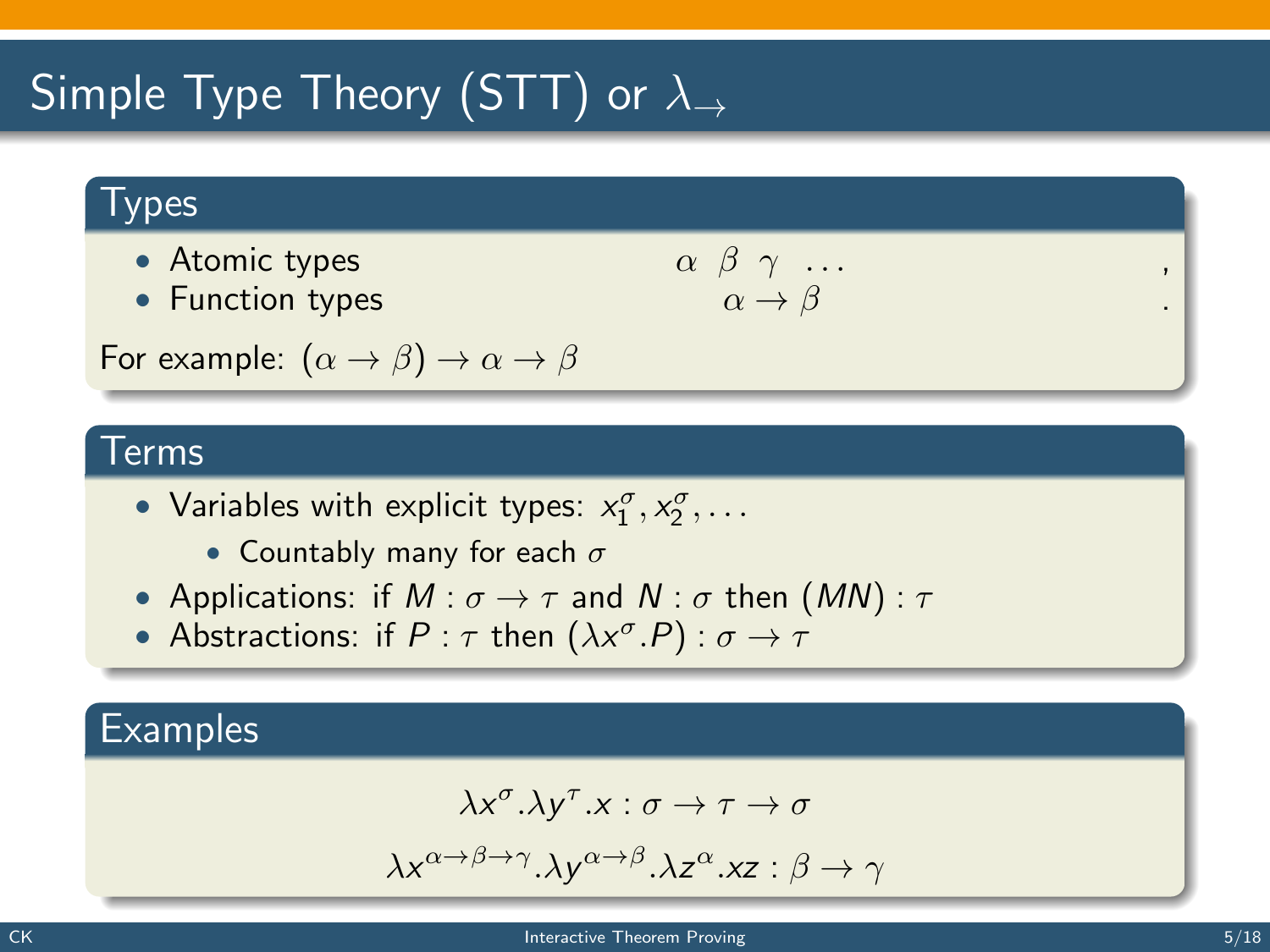# Conventions

# Parentheses

- Types associate to the right
- Applications associate to the left

### $\alpha$ -convertibility

$$
\lambda x^{\sigma} \dots x \dots x \dots \approx_{\alpha} \lambda y^{\sigma} \dots y \dots y \dots
$$

### Capture avoiding substitution

$$
M[x:=N]
$$

## $\beta$ -reduction

$$
(\lambda x^{\sigma}.M)N\longrightarrow_{\beta} M[x:=N]
$$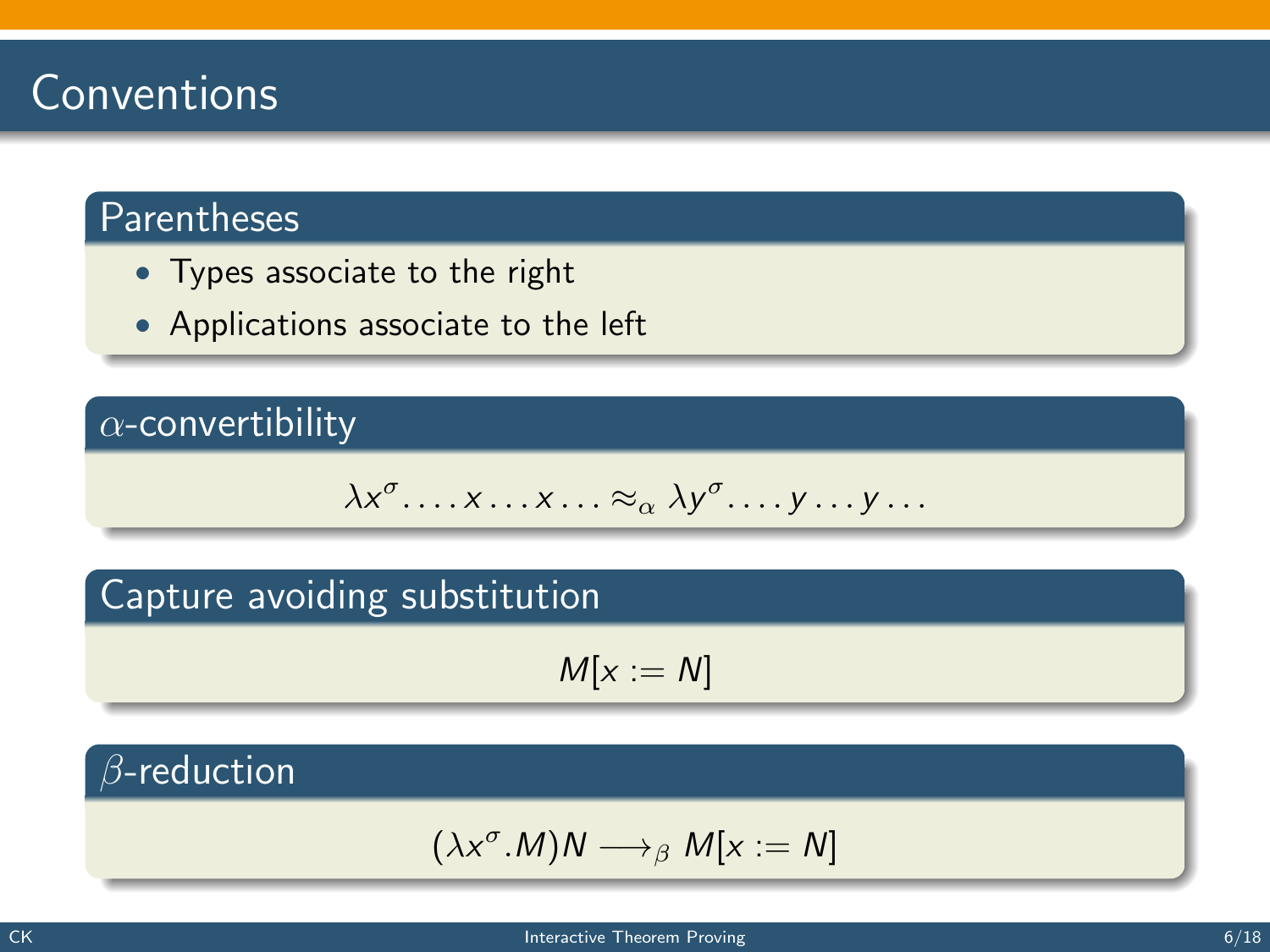# Terms in STT  $(\lambda_{\rightarrow})$

• Can we find a term for every type?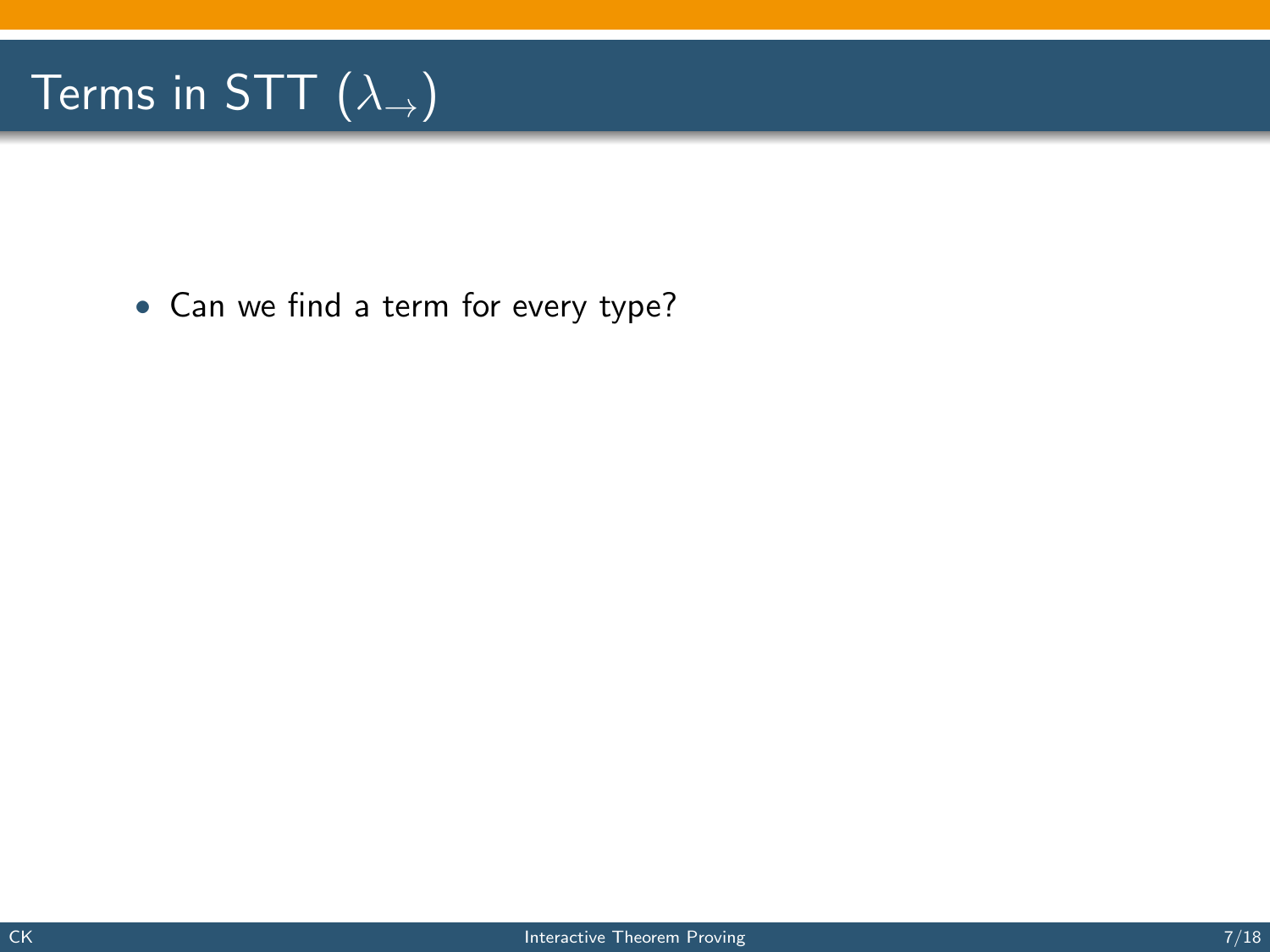# Terms in STT  $(\lambda_{\rightarrow})$

• Can we find a term for every type?

 $x^{\alpha}$  :  $\alpha$ 

• Can we find a closed term for every type?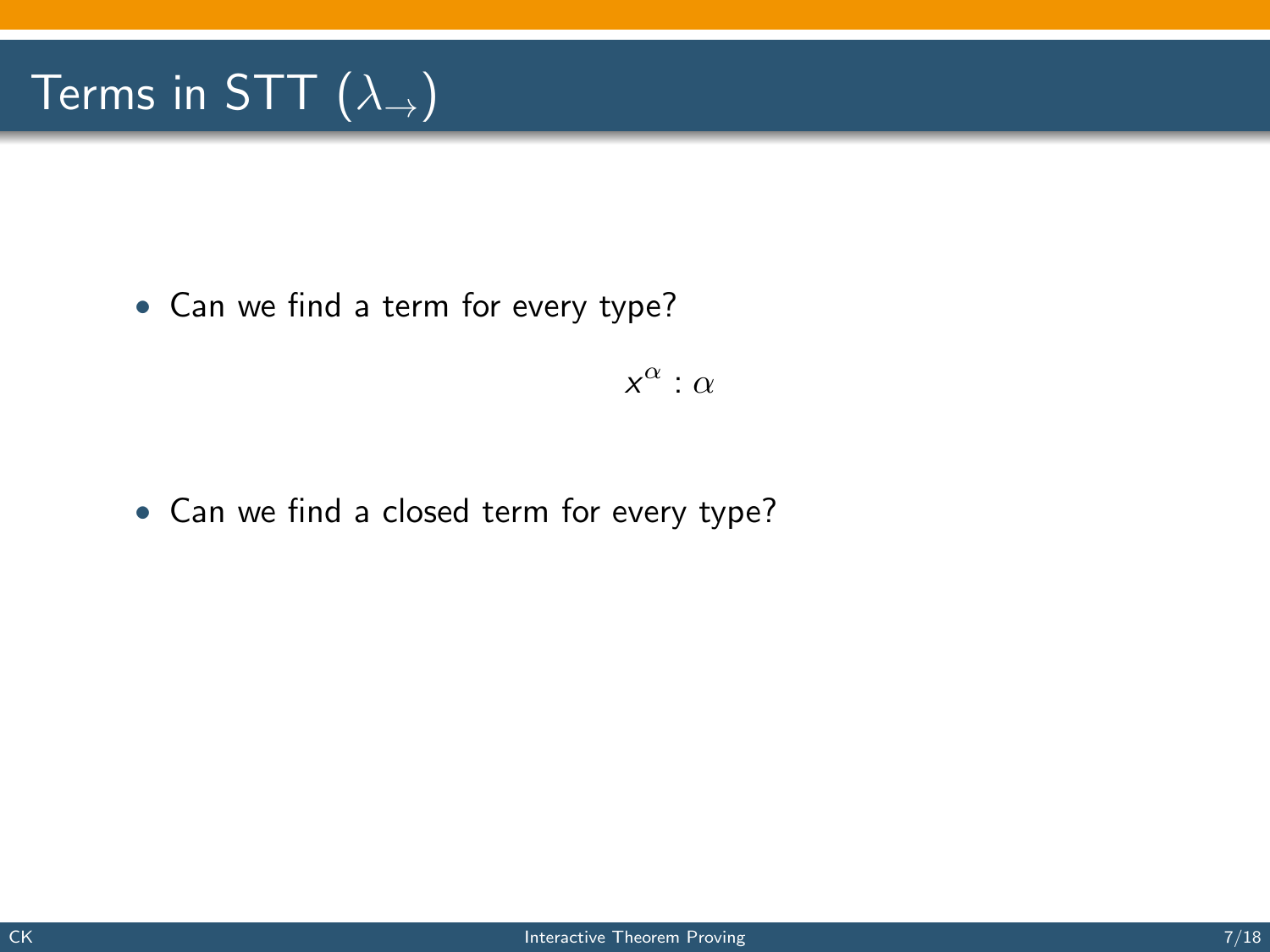# Terms in STT  $(\lambda_+)$

• Can we find a term for every type?

 $x^{\alpha}$  :  $\alpha$ 

• Can we find a closed term for every type?

$$
(\alpha \to \alpha) \to \alpha
$$

• No! Not every type is inhabited.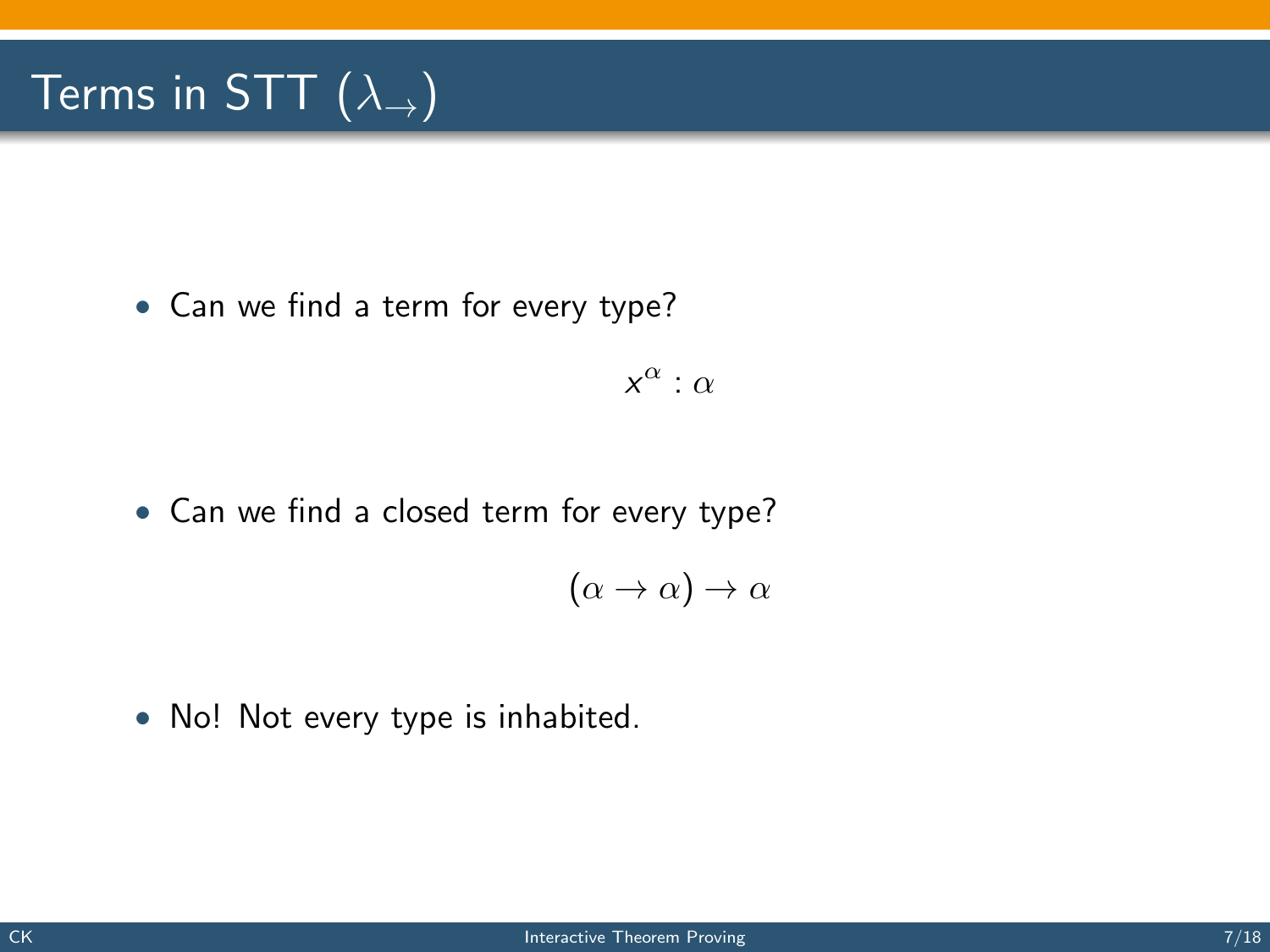# **Type assignment**

# Typing à la Church

- All terms have the type information in the  $\lambda$ -abstractions
- Unique term types can be computed from the variable types

# Typing à la Curry

- Given an untyped  $\lambda$ -term assign types
- Types are no longer unique
- Unification gives principal types

# Example: Type  $\lambda x.\lambda y.x(\lambda z.y)$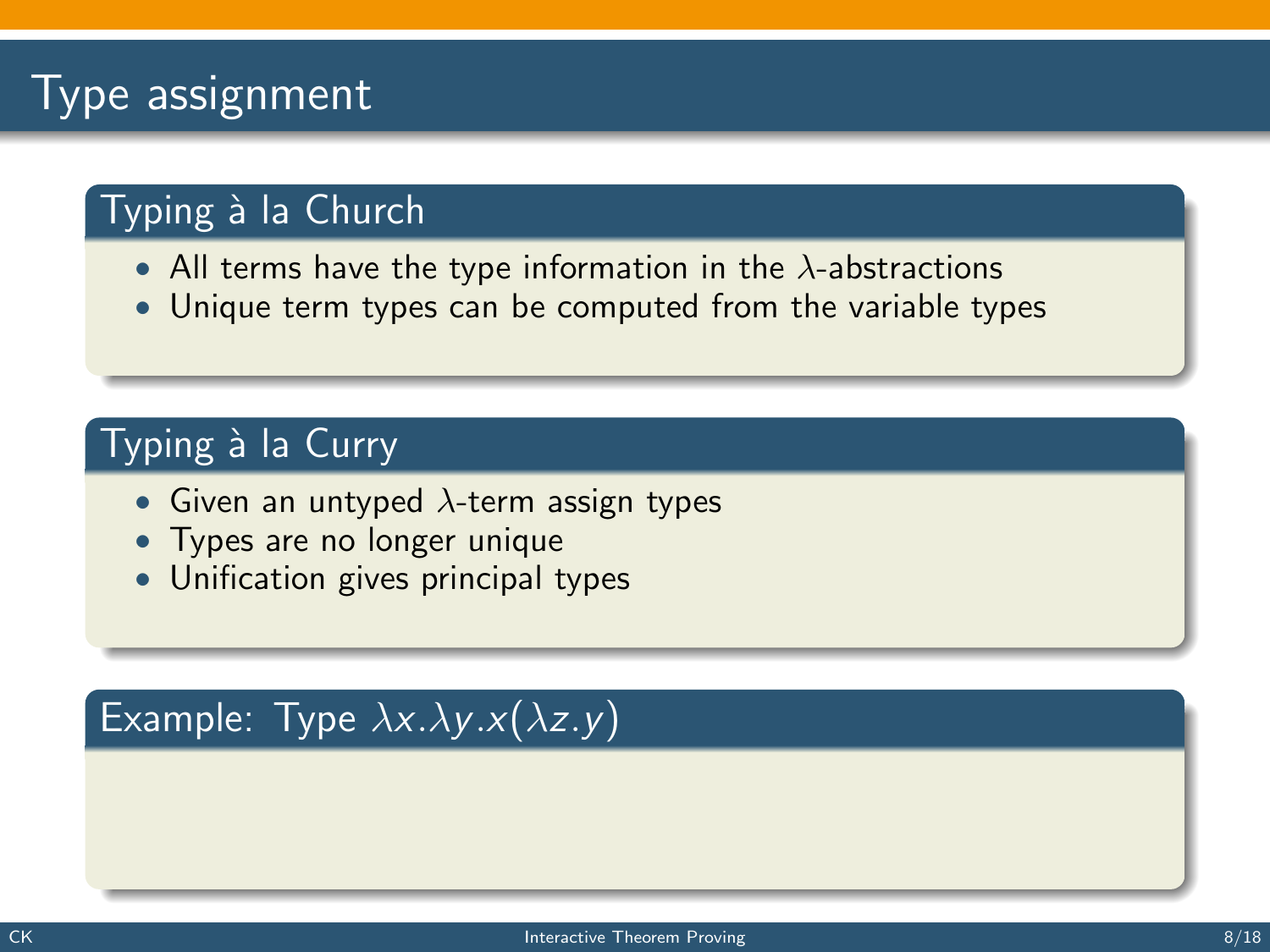# **Type assignment**

# Typing à la Church

- All terms have the type information in the  $\lambda$ -abstractions
- Unique term types can be computed from the variable types

# Typing à la Curry

- Given an untyped  $\lambda$ -term assign types
- Types are no longer unique
- Unification gives principal types

#### Example: Type  $\lambda x.\lambda y.x(\lambda z.y)$

$$
-((\beta \to \alpha) \to \alpha) \to \alpha \to \alpha
$$

$$
\bullet \: ((\beta \to \alpha) \to \gamma) \to \alpha \to \gamma
$$

$$
-((\beta \to \alpha \to \alpha) \to \gamma) \to (\alpha \to \alpha) \to \gamma
$$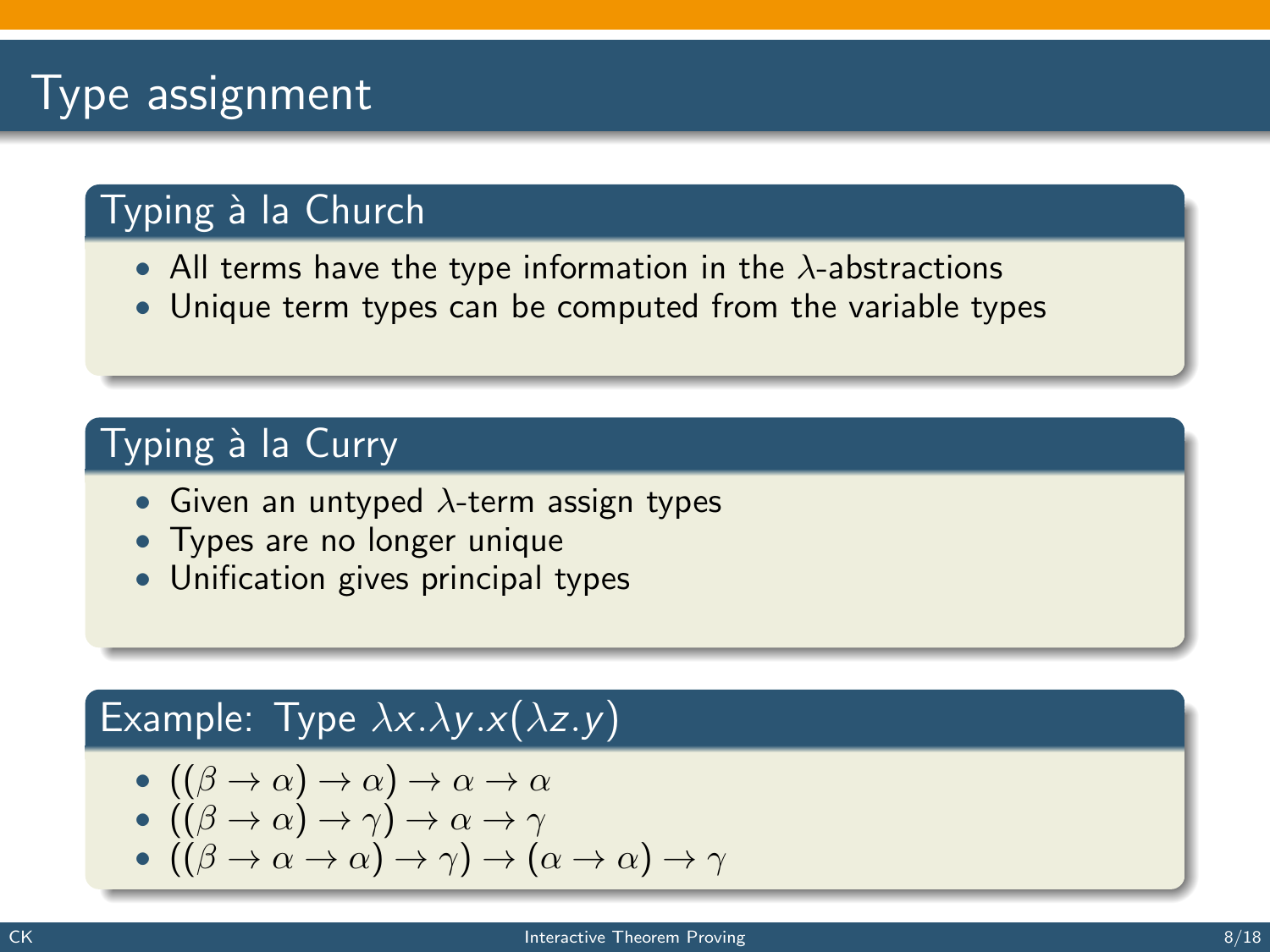# Type assignment

# Typing à la Church

- All terms have the type information in the  $\lambda$ -abstractions
- Unique term types can be computed from the variable types
- Useful in proving

# Typing à la Curry

- Given an untyped  $\lambda$ -term assign types
- Types are no longer unique
- Unification gives principal types
- Useful in programming

#### Example: Type  $\lambda x.\lambda y.x(\lambda z.y)$

$$
-((\beta \to \alpha) \to \alpha) \to \alpha \to \alpha
$$

$$
\bullet \: ((\beta \to \alpha) \to \gamma) \to \alpha \to \gamma
$$

$$
(\beta \to \alpha \to \alpha) \to \gamma) \to (\alpha \to \alpha) \to \gamma
$$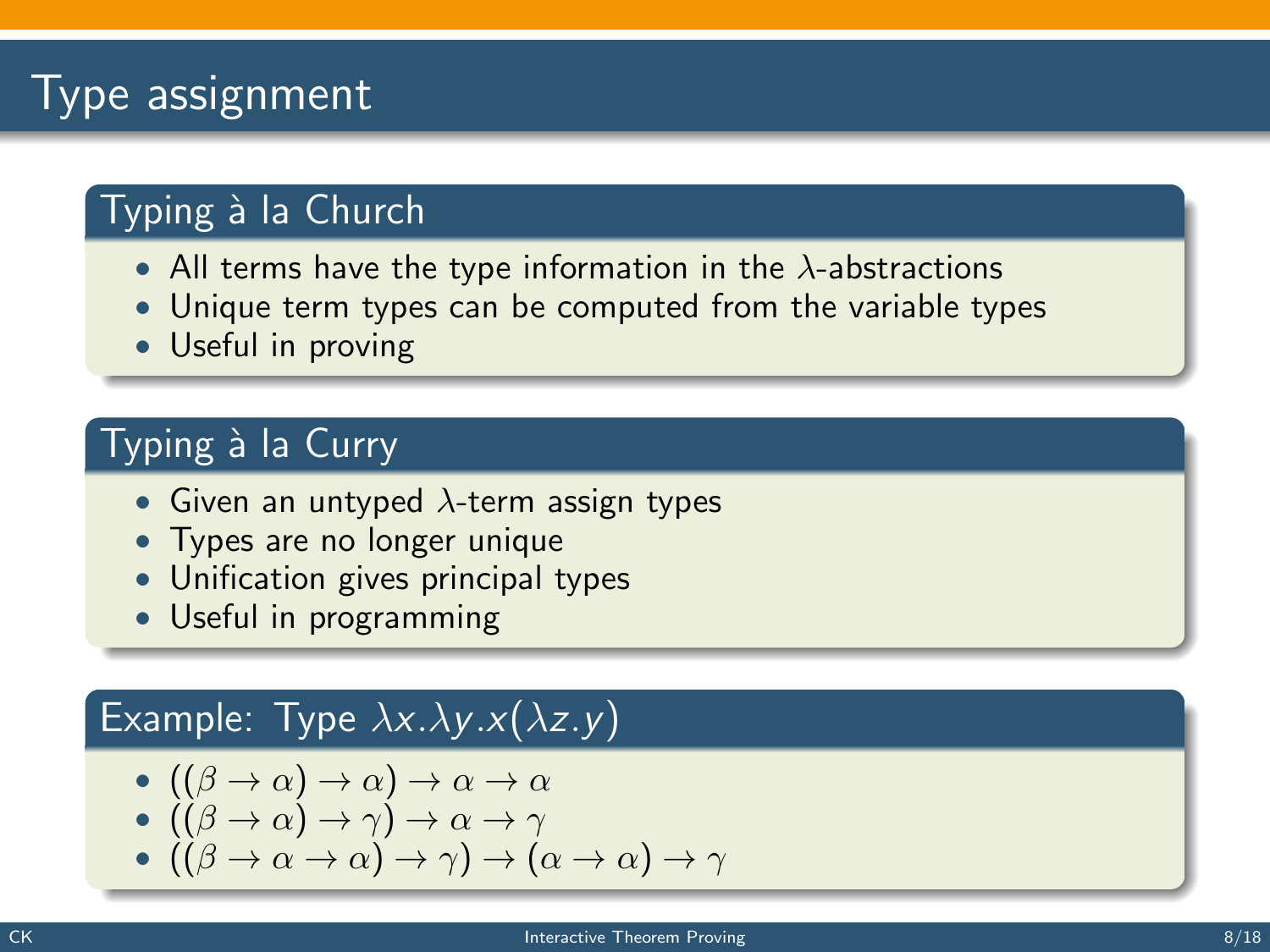#### Erasure map:  $|\cdot|$

$$
|x^{\alpha}| = x
$$

$$
|MN| = |M||N|
$$

$$
|\lambda x^{\alpha}.M| = \lambda x.|M|
$$

#### Theorem

If  $M : \sigma$  in STT à la Church, then  $|M| : \sigma$  in STT à la Curry

#### Theorem

If  $N : \sigma$  in STT à la Curry, then  $\exists M.|M| = N \wedge M : \sigma$  in STT à la Church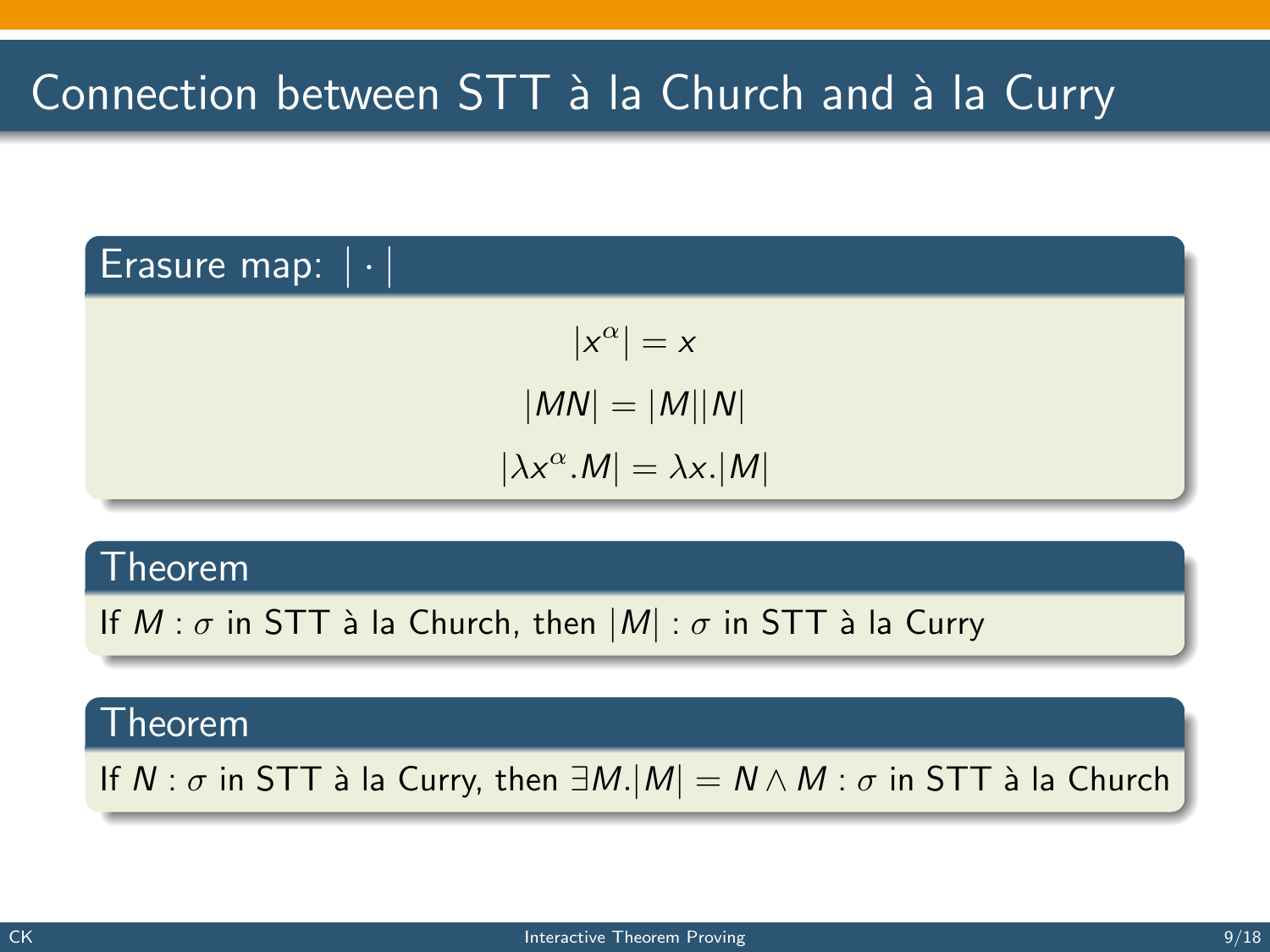# Inductive definition of terms

#### Rule form ·  $x^{\sigma}$  :  $\sigma$  $M : \sigma \rightarrow \tau N : \sigma$  $MN: \tau$  $P : \tau$  $\lambda x^{\sigma}.P : \sigma \rightarrow \tau$

#### With a context

• Declare the free variables

$$
x_1 : \sigma_1 \ldots, x_n : \sigma_n \vdash t : \tau
$$

- Usually denoted Γ
- Derivation tree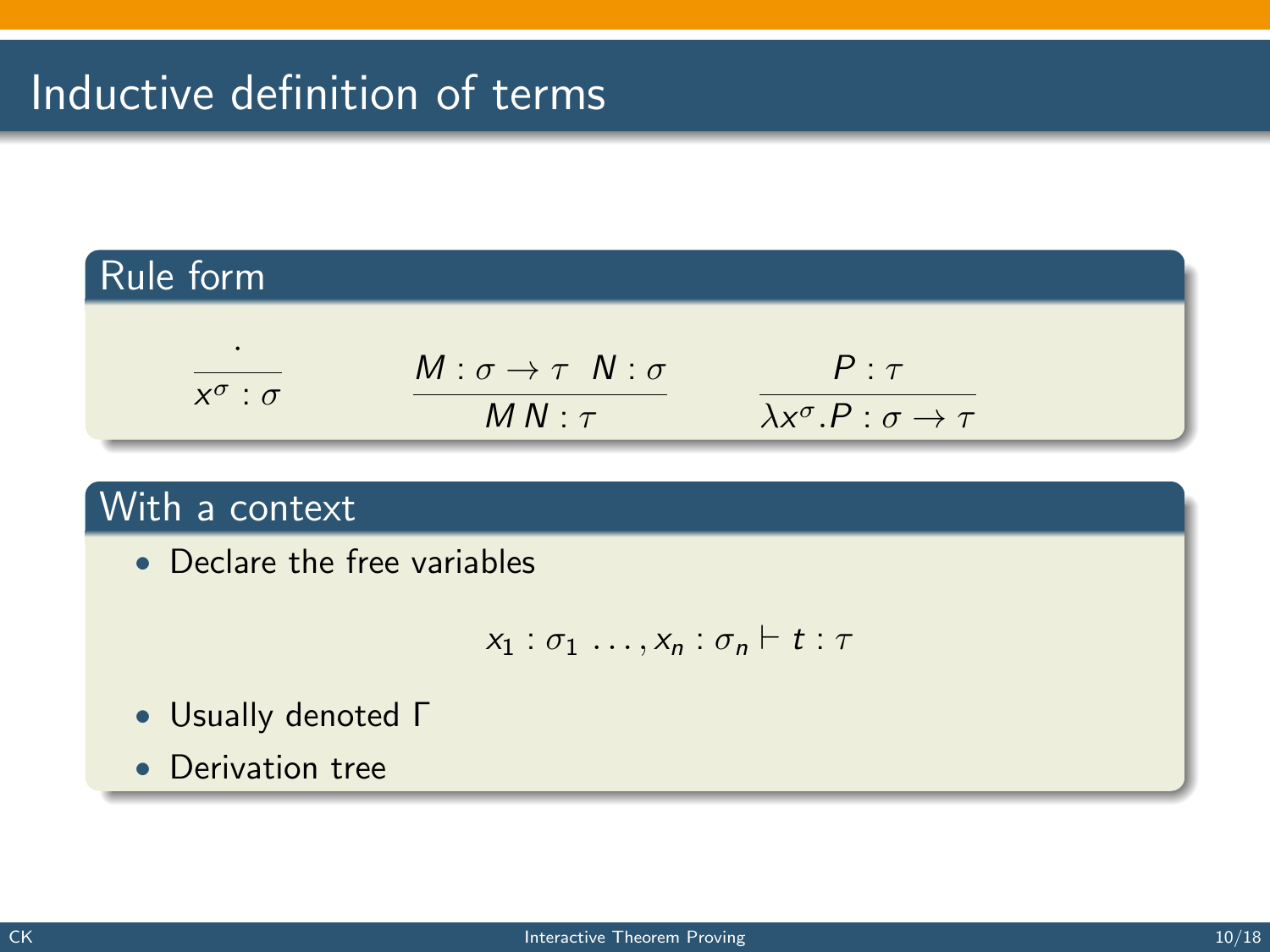# The three typing rules with a context

Γ treated as a set: not possible for a variable to appear twice

| variable rule |                            |  |
|---------------|----------------------------|--|
|               | $x : \sigma \in \Gamma$    |  |
|               | $\Gamma \vdash x : \sigma$ |  |

abstraction rule  $Γ, x : σ ⊢ P : τ$  $\Gamma \vdash (\lambda x : \sigma.\, P) : (\sigma \rightarrow \tau)$ 

application rule  $Γ ⊢ M : σ → τ$  Γ  $⊢ N : σ$  $Γ ⊢ M N : τ$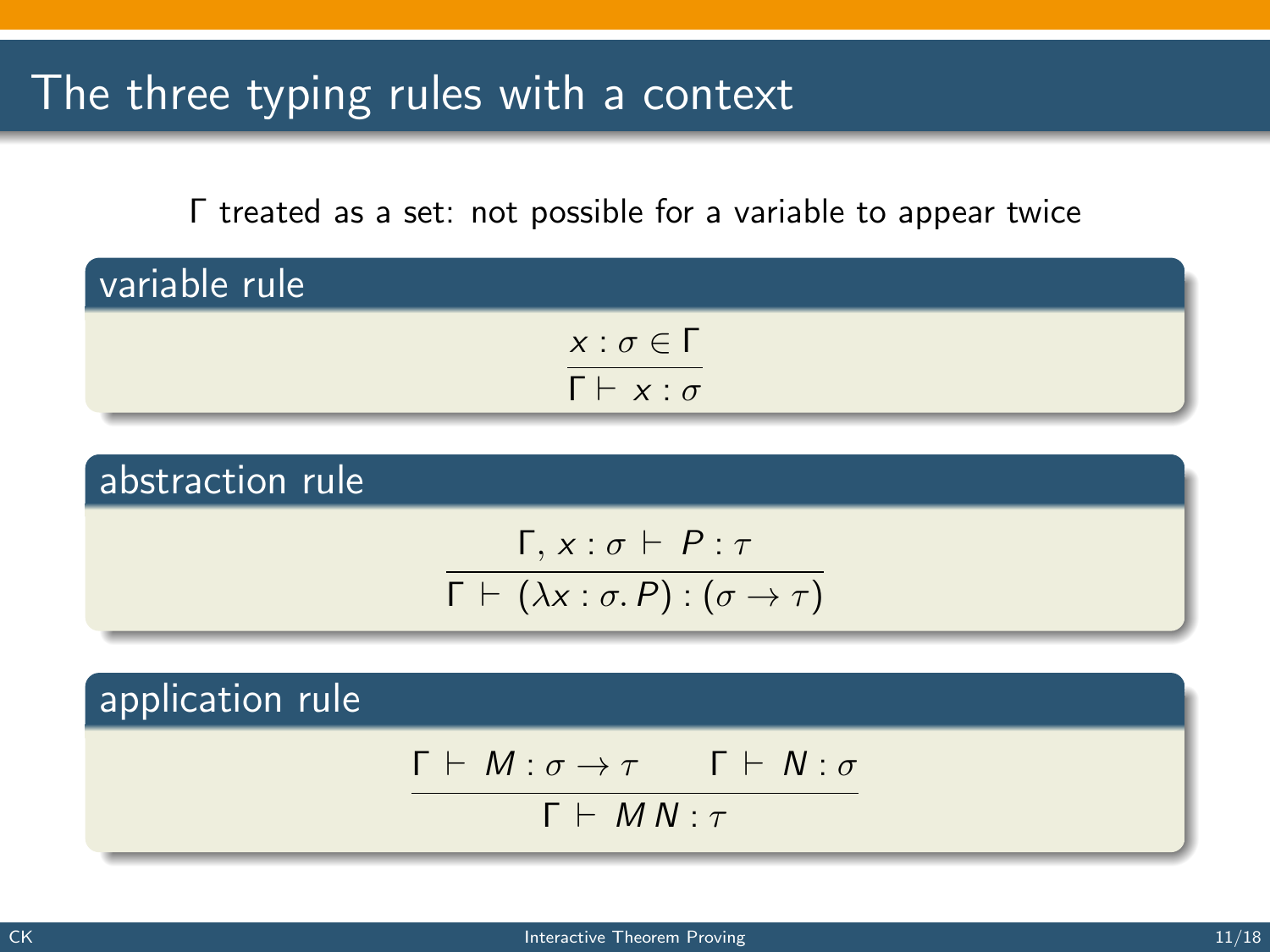

# Provability in  $\lambda$ <sub>→</sub>

$$
\Gamma\vdash_{\lambda_\rightarrow} M:\sigma
$$

iff there exists a derivation using the rules with the conclusion  $\Gamma \vdash M : \sigma$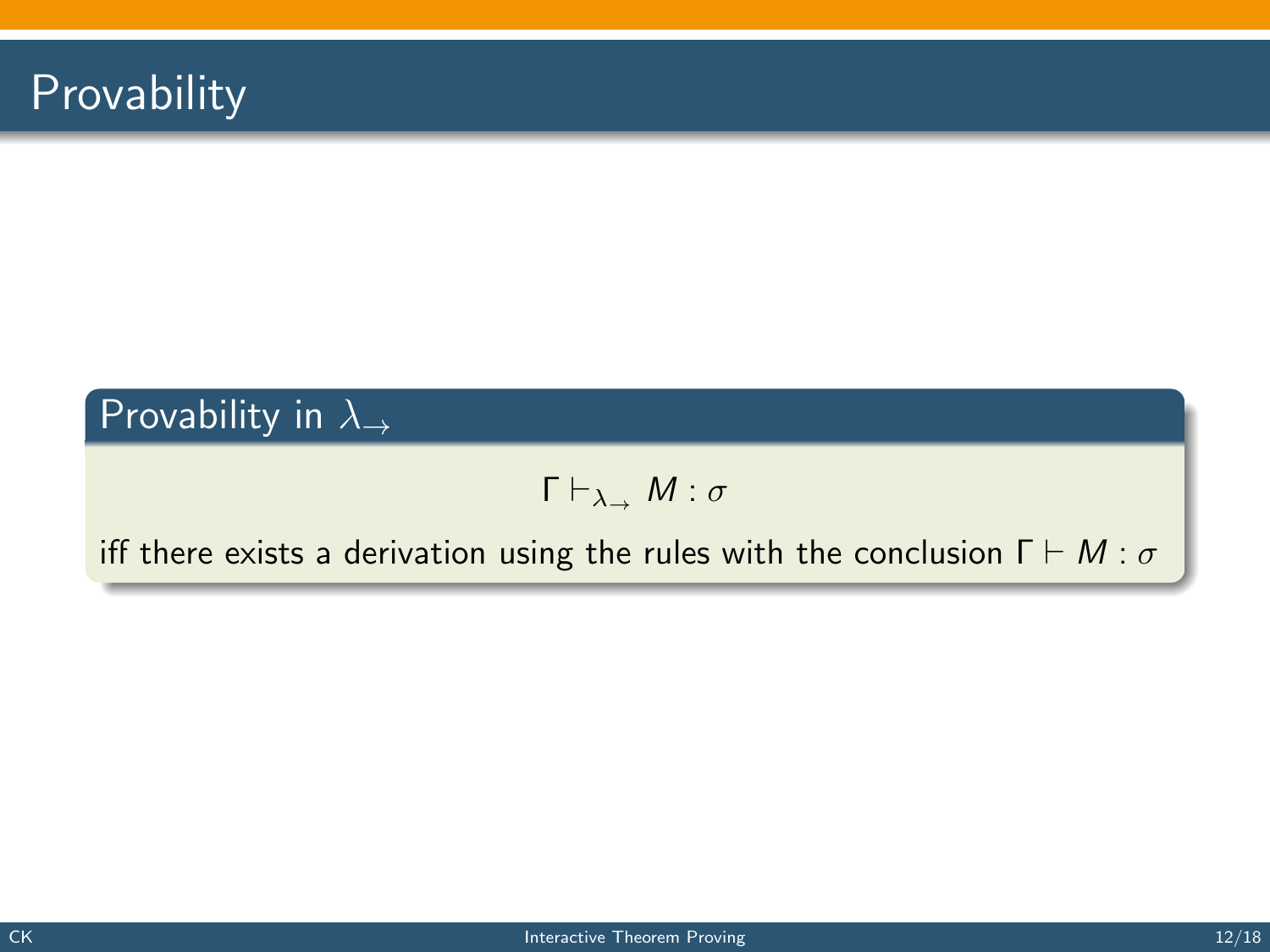# Formulas as Types (Curry-Howard isomorphism)

A typing judgement  $M : \sigma$  can be read in two ways:

#### M is a function with the type  $\sigma$

- term is an algorithm (program)
- type is its specification

#### M is a proof of the proposition  $\sigma$

- type is a proposition
- term is its proof

#### One to one correspondence between

- Terms in  $\lambda_{\rightarrow}$  (typable)
- Derivations in minimal propositional logic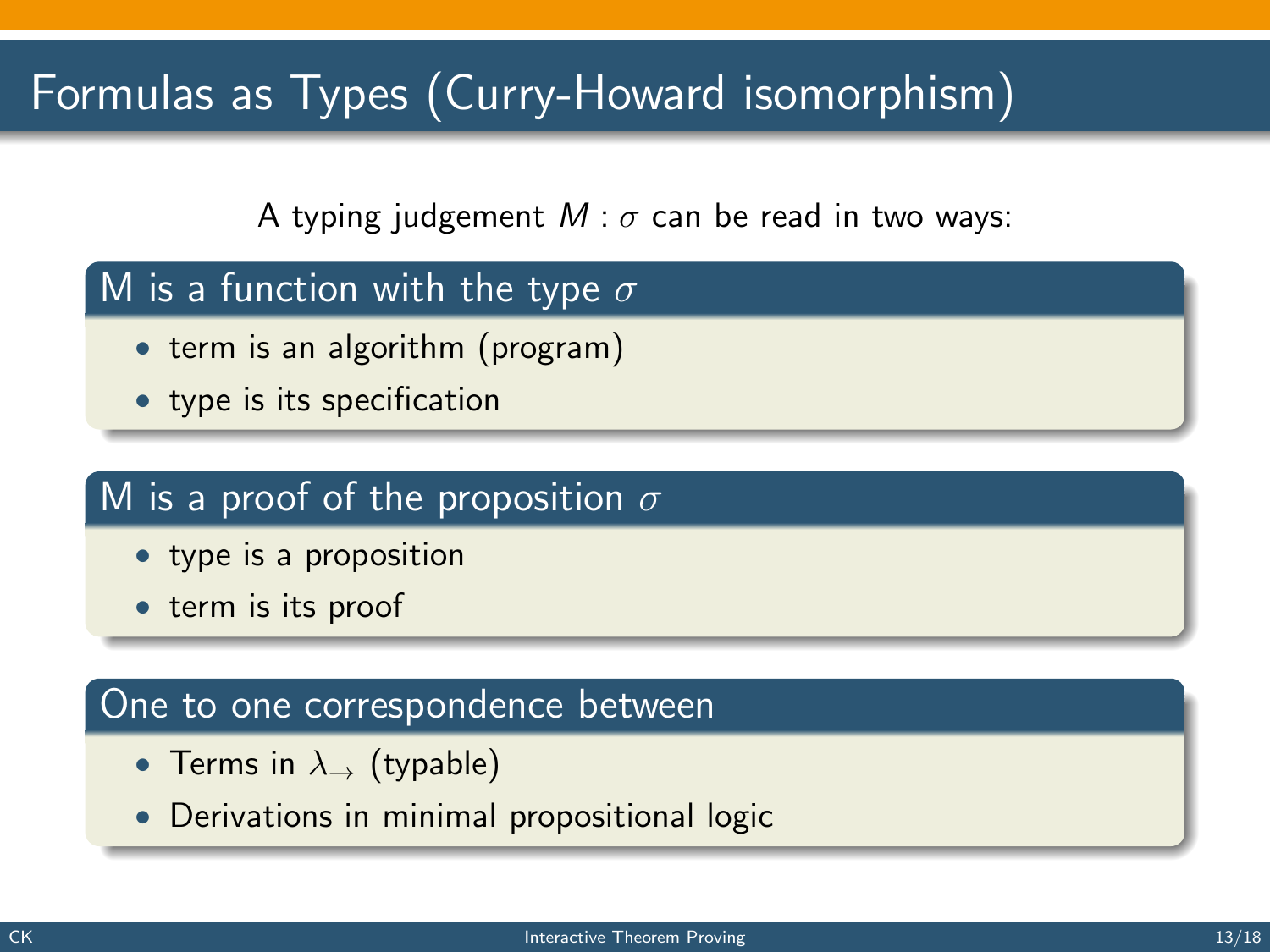Example derivations in  $\lambda_{\rightarrow}$ 

# Blackboard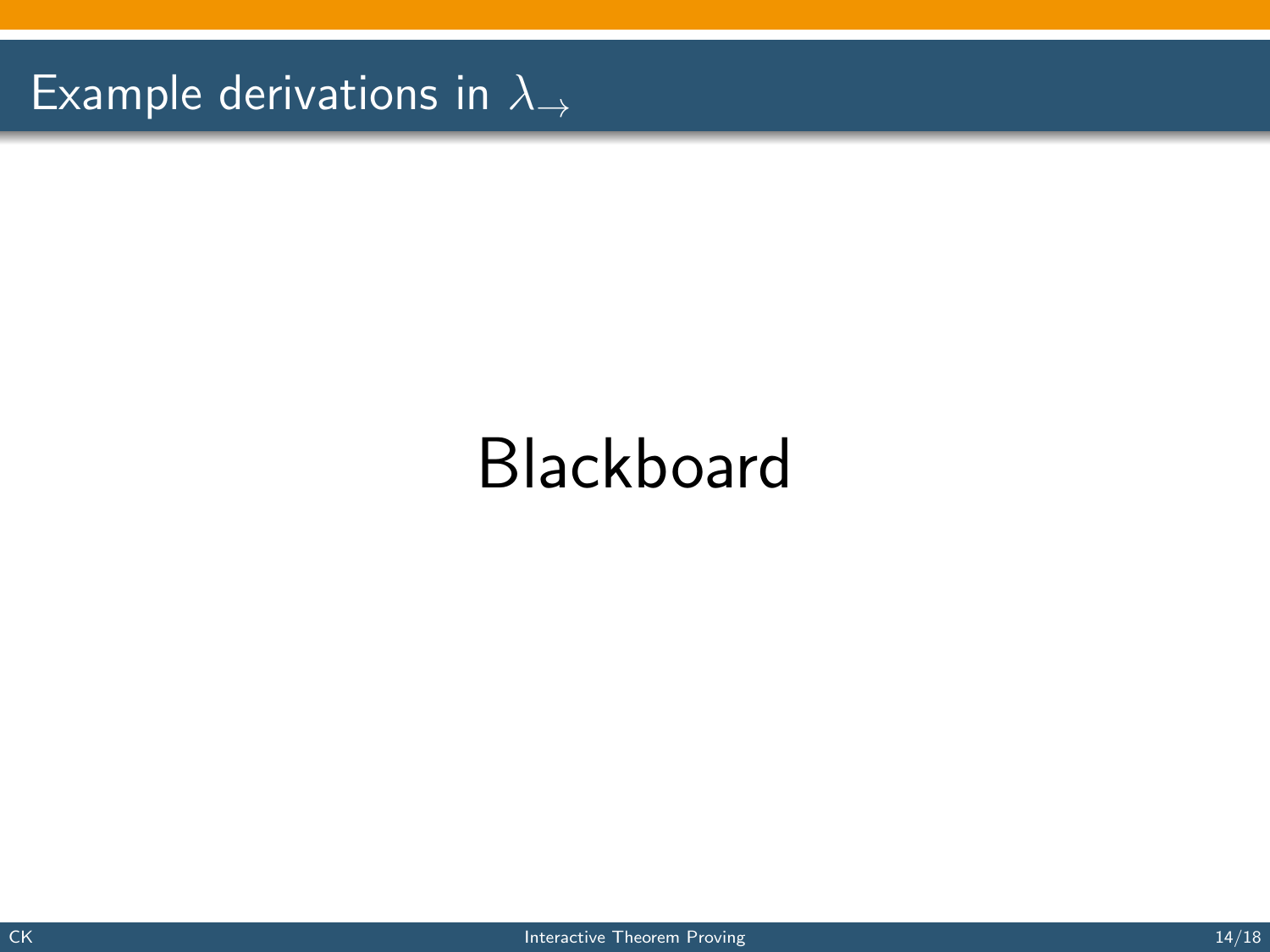# Subset of Intuitionistic Propositional Logic

Only one connective: →

# Definition cut

$$
\begin{array}{ccc}\n[\sigma^1] & & & \\
\mathbb{D}_1 & & & \\
\frac{\tau}{\sigma \to \tau} & & \sigma \\
\hline\n\tau & & & \\
\tau\n\end{array}
$$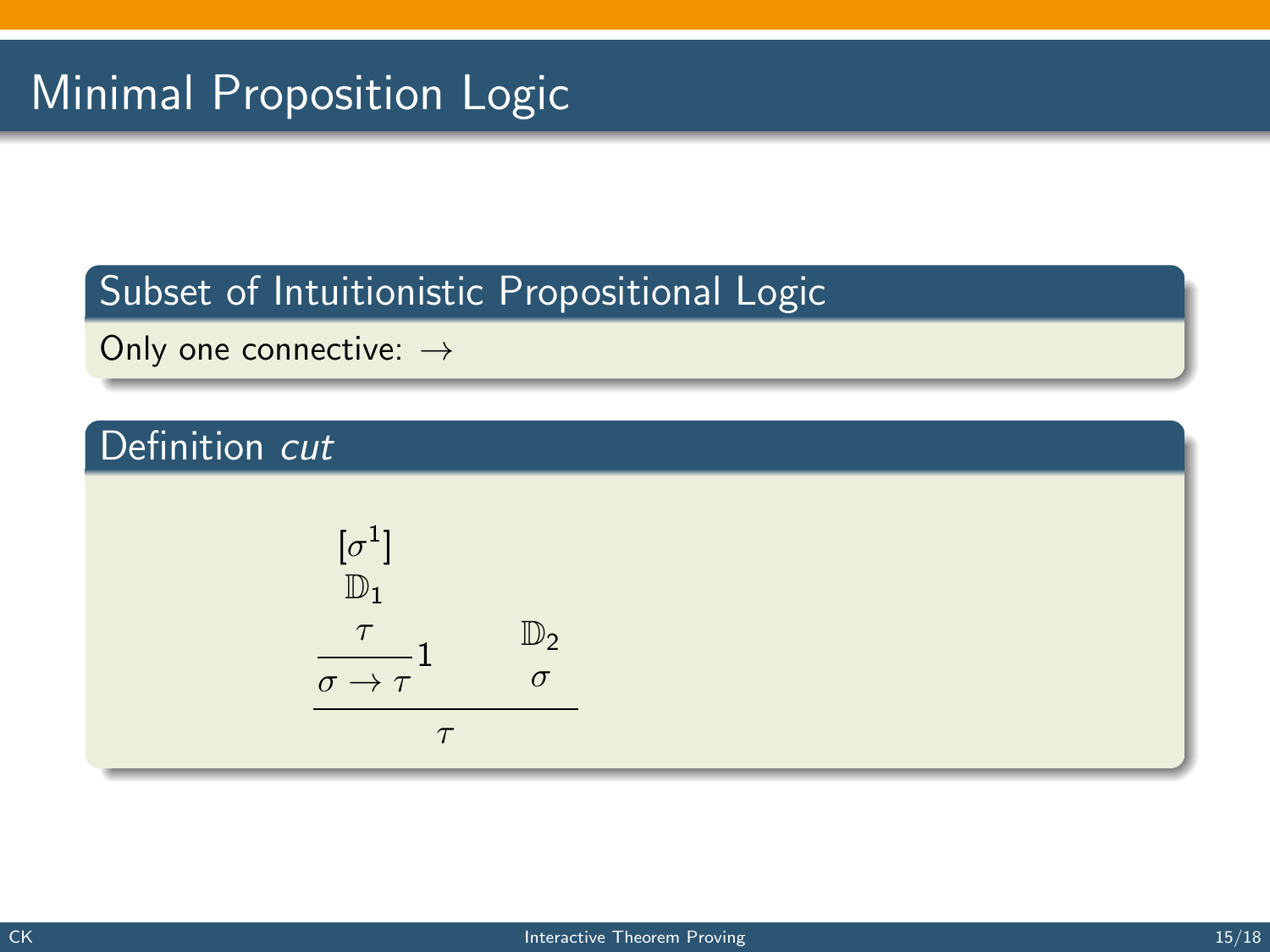#### Subset of Intuitionistic Propositional Logic

Only one connective: →

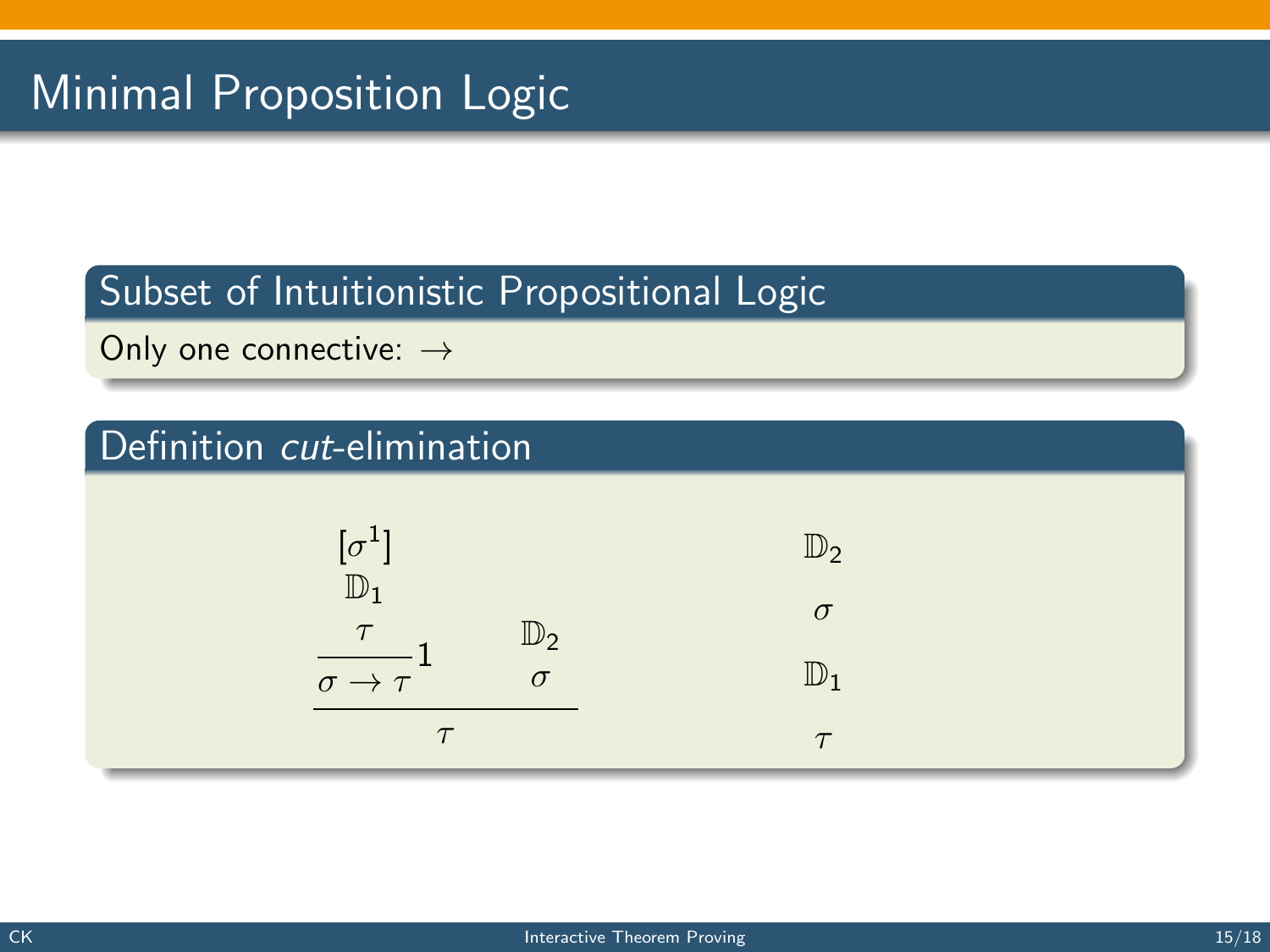# Cut Elimination vs  $\lambda_{\rightarrow}$

#### Lemma

Cut-elimination in minimal proposition logic corresponds to  $\beta$ -reduction in  $\lambda$ <sub>→</sub>.

$$
\text{if } \mathbb{D}_1 \longrightarrow_{\text{cut}} \mathbb{D}_2 \text{ then } \mathbb{D}_1 \longrightarrow_{\beta} \mathbb{D}_2
$$